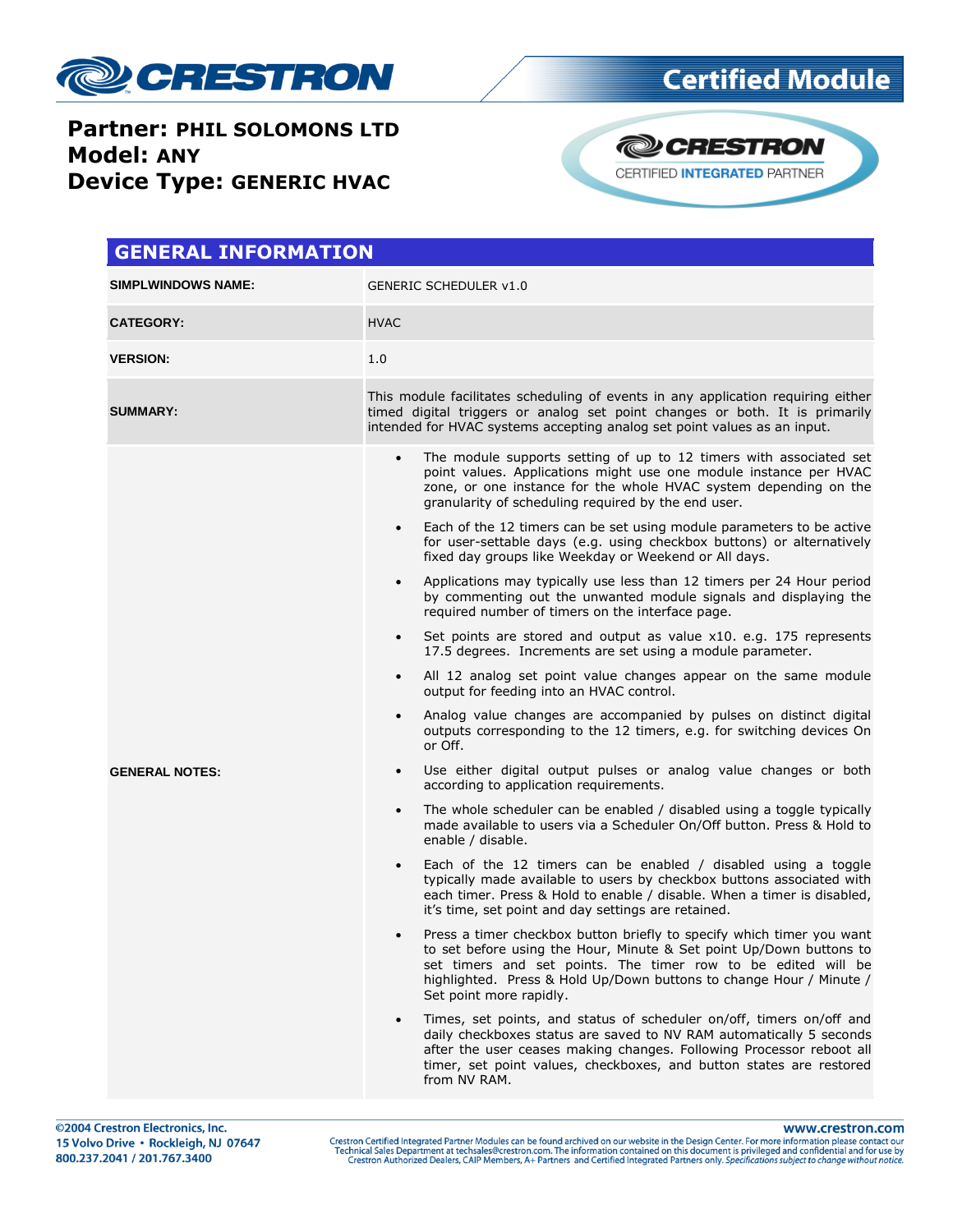

#### **Partner: PHIL SOLOMONS LTD Model: ANY Device Type: GENERIC HVAC**



| <b>CRESTRON HARDWARE REQUIRED:</b> | <b>CRESTRON 3 Series Processor</b> |
|------------------------------------|------------------------------------|
| <b>SETUP OF CRESTRON HARDWARE:</b> | N/A                                |
| <b>VENDOR FIRMWARE:</b>            | N/A                                |
| <b>VENDOR SETUP:</b>               | N/A                                |
| <b>CABLE DIAGRAM:</b>              | N/A                                |

| This module supports setting of up to 12 timers, each with<br>associated set point values. Each set of time and setpoint values is<br>referred to as a schedule.         |
|--------------------------------------------------------------------------------------------------------------------------------------------------------------------------|
| Some applications might not use the setpoint components of the<br>schedules if they only require digital triggers.                                                       |
| Events refer to the triggering of output digital pulses and/or output<br>analog setpoint values, which can be fed to a target device or HVAC<br>system.                  |
| In order for events to be triggered the scheduler state must be<br>ENABLED and one or more of the 12 schedules must be ACTIVE.                                           |
| The scheduler can therefor be used to trigger up to 12 events in a<br>24 Hour period.                                                                                    |
| Additional filtering of events is determined by schedule parameters<br>and other user-settable states which filter events according to the<br>required days of the week. |
|                                                                                                                                                                          |

| <b>CONTROL:</b>             |               |                                                                                                                                                                                                               |
|-----------------------------|---------------|---------------------------------------------------------------------------------------------------------------------------------------------------------------------------------------------------------------|
| tod\$                       | $\mathcal{S}$ | System Clock Input. Ensure Crestron processor clock is set to<br>correct date and time. Use output from Clock Driver symbol to feed<br>this input.                                                            |
|                             |               | The value of this input is compared with scheduler times and<br>parameters to determine when to trigger an event.                                                                                             |
| <b>SCHEDULE MINUTE UP</b>   | D             | Pulse to increment minute value of currently selected schedule<br>(selected using input SCHEDULEnn). Hold high for 1s to begin<br>repeating increments more rapidly for as long as the input is held<br>high. |
| <b>SCHEDULE MINUTE DOWN</b> | <sub>D</sub>  | Pulse to decrement minute value of currently selected schedule<br>(selected using input SCHEDULEnn). Hold high for 1s to begin<br>repeating decrements more rapidly for as long as the input is held<br>high. |

www.crestron.com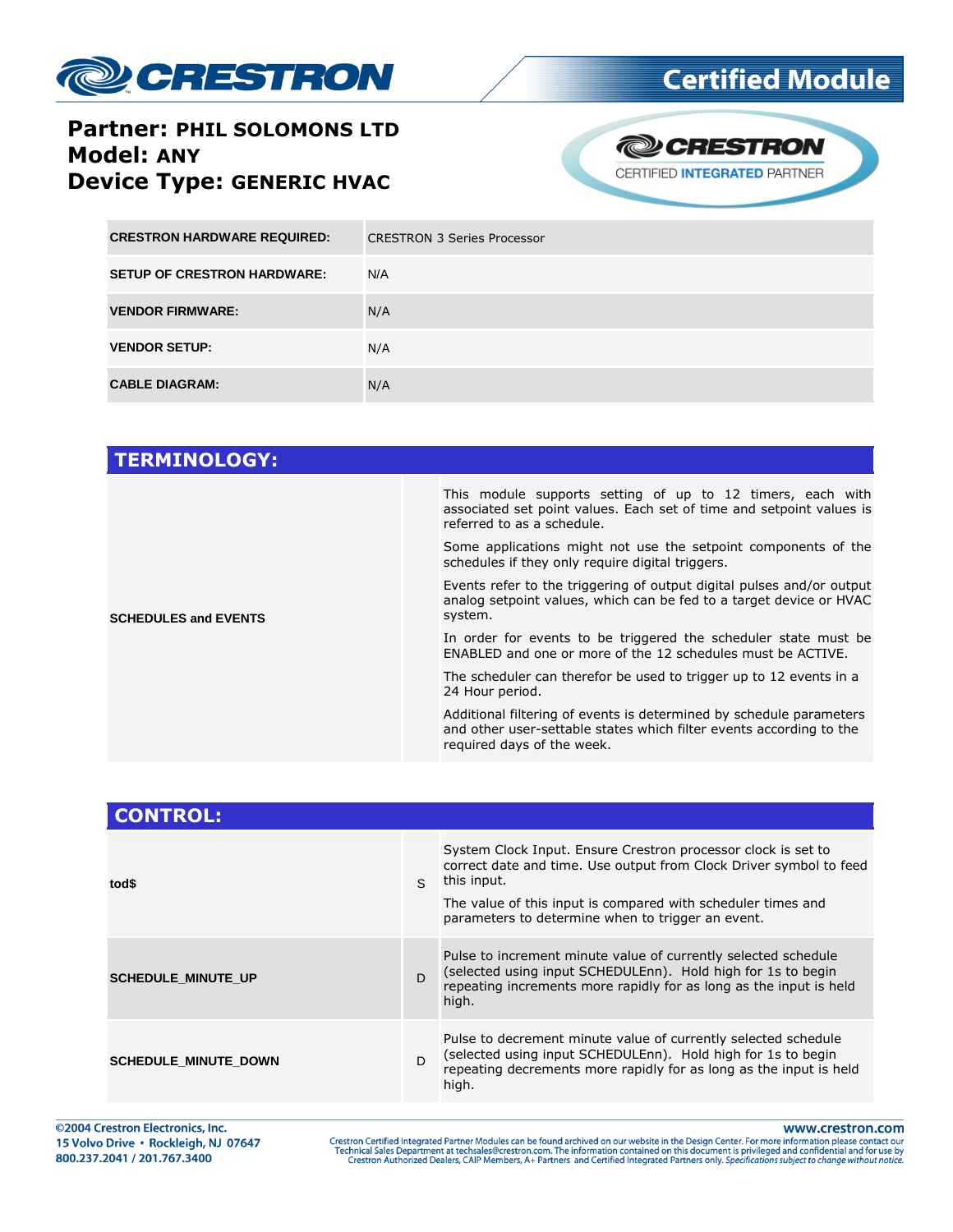

### **Partner: PHIL SOLOMONS LTD Model: ANY Device Type: GENERIC HVAC**





| <b>SCHEDULE HOUR UP</b>           | D | Pulse to increment hour value of currently selected schedule<br>(selected using input SCHEDULEnn). Hold high for 1s to begin<br>repeating increments more rapidly for as long as the input is held<br>high.                                                                                                                  |
|-----------------------------------|---|------------------------------------------------------------------------------------------------------------------------------------------------------------------------------------------------------------------------------------------------------------------------------------------------------------------------------|
| <b>SCHEDULE_HOUR_DOWN</b>         | D | Pulse to decrement hour value of currently selected schedule<br>(selected using input SCHEDULEnn). Hold high for 1s to begin<br>repeating decrements more rapidly for as long as the input is held<br>high.                                                                                                                  |
| SCHEDULE_SETPOINT_UP              | D | Pulse to increment setpoint value of currently selected schedule<br>(selected using input SCHEDULEnn). Hold high for 1s to begin<br>repeating increments more rapidly for as long as the input is held<br>high.<br>Increment is determined by value of SETPOINT_INCREMENT<br>parameter. e.g. value 5 represents 0.5 degrees. |
| <b>SCHEDULE_SETPOINT_DOWN</b>     | D | Pulse to decrement setpoint value of currently selected schedule<br>(selected using input SCHEDULEnn). Hold high for 1s to begin<br>repeating decrements more rapidly for as long as the input is held<br>high.<br>Decrement is determined by value of SETPOINT_INCREMENT<br>parameter. e.g. value 5 represents 0.5 degrees. |
| <b>SCHEDULER</b>                  | D | Hold high for 1s to toggle the overall scheduler state between<br>enabled / disabled.                                                                                                                                                                                                                                        |
| <b>SCHEDULER_SET</b>              | D | Pulse to set the overall scheduler state to enabled.                                                                                                                                                                                                                                                                         |
| <b>SCHEDULER_RESET</b>            | D | Pulse to reset the overall scheduler state to disabled.                                                                                                                                                                                                                                                                      |
| <b>SCHEDULEnn (nn range 1-12)</b> | D | Pulse to set the currently selected schedule for the purpose of<br>adjusting hour, minute and setpoint values for the schedule.<br>Hold high for 1s to toggle the specific schedule nn state between<br>active / inactive.                                                                                                   |
| SCHEDULEnn_MON (nn range 1-12)    | D | Pulse to toggle schedule nn between Monday included / not<br>included, for the purpose of triggering events for this schedule.<br>The module parameter SCHEDULEnn DAYRANGE must be also be<br>set to SELECTABLE in order to make use of this function for filtering<br>event triggers.                                       |
| SCHEDULEnn_TUE (nn range 1-12)    | D | Pulse to toggle schedule nn between Tuesday included / not<br>included, for the purpose of triggering events for this schedule.<br>The module parameter SCHEDULEnn_DAYRANGE must be also be<br>set to SELECTABLE in order to make use of this function for filtering<br>event triggers.                                      |

www.crestron.com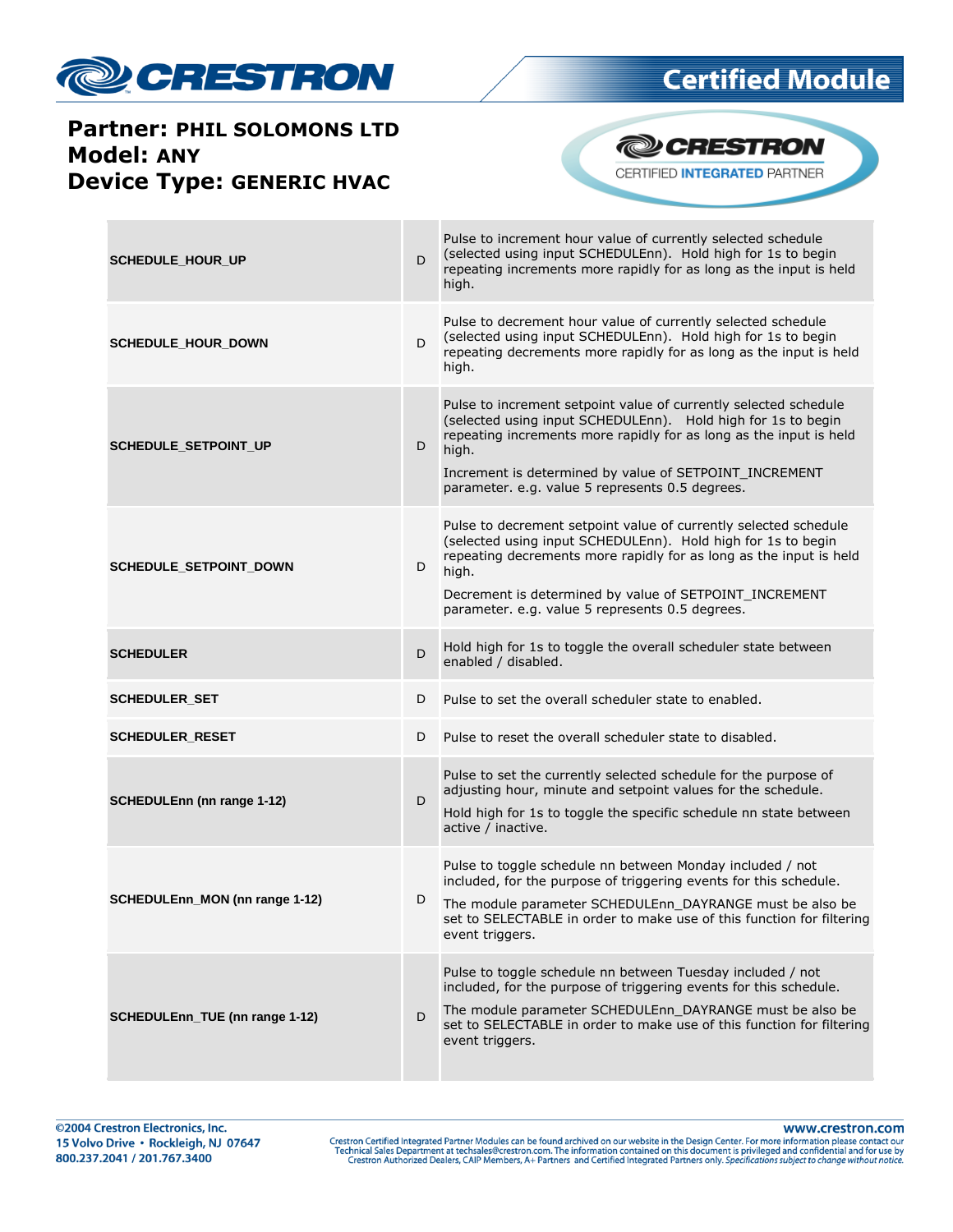

### **Partner: PHIL SOLOMONS LTD Model: ANY Device Type: GENERIC HVAC**



| SCHEDULEnn WED (nn range 1-12) | D | Pulse to toggle schedule nn between Wednesday included / not<br>included, for the purpose of triggering events for this schedule.<br>The module parameter SCHEDULEnn DAYRANGE must be also be<br>set to SELECTABLE in order to make use of this function for filtering<br>event triggers. |
|--------------------------------|---|-------------------------------------------------------------------------------------------------------------------------------------------------------------------------------------------------------------------------------------------------------------------------------------------|
| SCHEDULEnn_THU (nn range 1-12) | D | Pulse to toggle schedule nn between Thursday included / not<br>included, for the purpose of triggering events for this schedule.<br>The module parameter SCHEDULEnn_DAYRANGE must be also be<br>set to SELECTABLE in order to make use of this function for filtering<br>event triggers.  |
| SCHEDULEnn_FRI (nn range 1-12) | D | Pulse to toggle schedule nn between Friday included / not included,<br>for the purpose of triggering events for this schedule.<br>The module parameter SCHEDULEnn_DAYRANGE must be also be<br>set to SELECTABLE in order to make use of this function for filtering<br>event triggers.    |
| SCHEDULEnn_SAT (nn range 1-12) | D | Pulse to toggle schedule nn between Saturday included / not<br>included, for the purpose of triggering events for this schedule.<br>The module parameter SCHEDULEnn DAYRANGE must be also be<br>set to SELECTABLE in order to make use of this function for filtering<br>event triggers.  |
| SCHEDULEnn_SUN (nn range 1-12) | D | Pulse to toggle schedule nn between Sunday included / not<br>included, for the purpose of triggering events for this schedule.<br>The module parameter SCHEDULEnn DAYRANGE must be also be<br>set to SELECTABLE in order to make use of this function for filtering<br>event triggers.    |

| <b>FEEDBACK:</b>                   |   |                                                                                                                                                                                                                                                                                                                                                                                                                                                             |
|------------------------------------|---|-------------------------------------------------------------------------------------------------------------------------------------------------------------------------------------------------------------------------------------------------------------------------------------------------------------------------------------------------------------------------------------------------------------------------------------------------------------|
| <b>SCHEDULER SETPOINT RECALLED</b> | A | The output setpoint value which changes whenever a scheduled<br>event is triggered. In order for events to be triggered the overall<br>scheduler state must be ENABLED and one or more of the 12<br>schedules must be ACTIVE.<br>If the scheduler is enabled, all scheduled setpoint changes appear<br>on this output at the times specified providing the schedule is<br>active and the applicable daily filtering results in TRUE for the<br>current day. |
| SCHEDULEnn_TRIGGER (nn range 1-12) | D | The output pulses high when an event is triggered for the<br>corresponding schedule nn. Each schedule has its own digital<br>output but they all share an analog output; There will be a<br>corresponding change to the analog output value for SCHEDULER<br>SETPOINT RECALLED if schedule setpoint values have been set.                                                                                                                                   |

www.crestron.com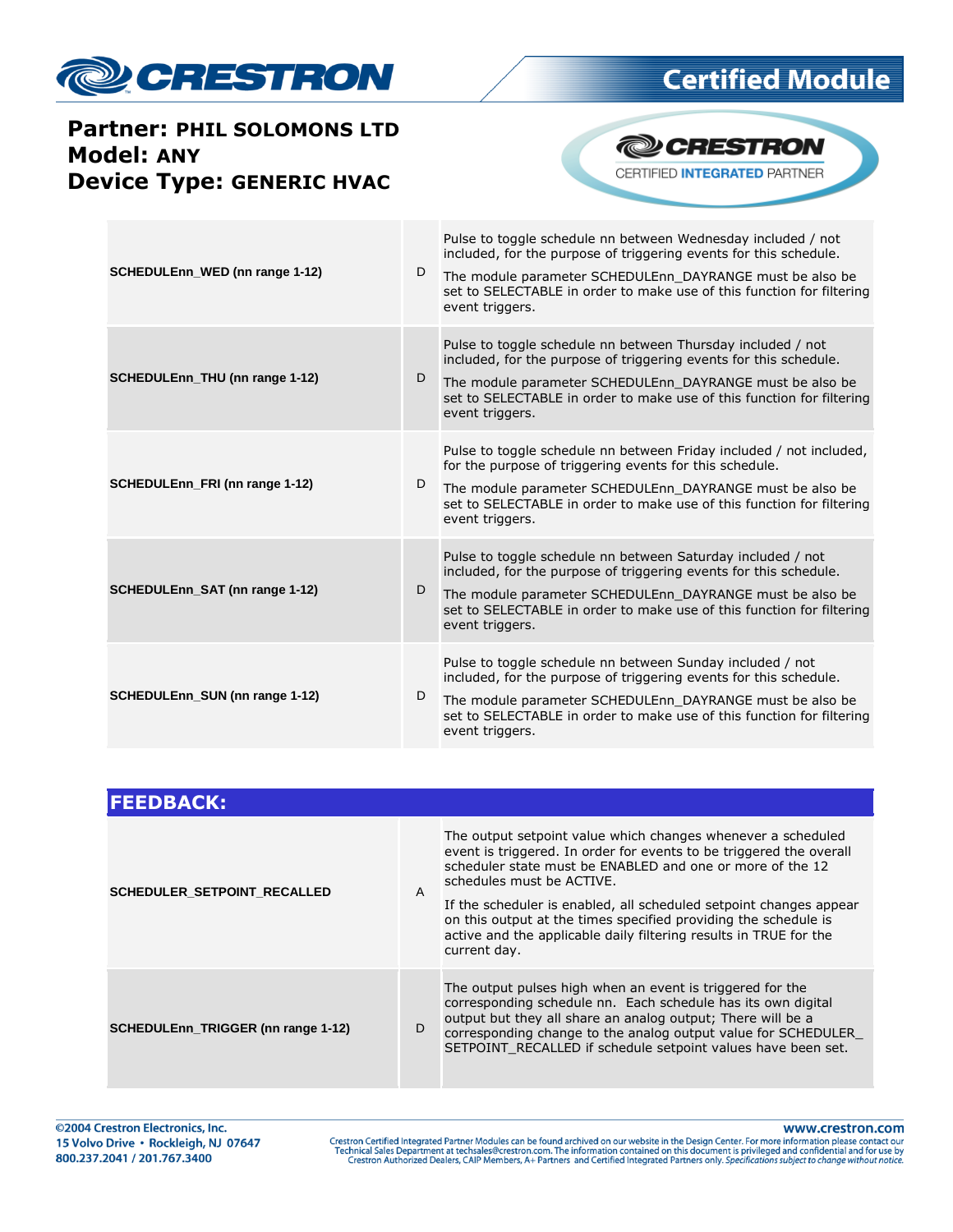

### **Partner: PHIL SOLOMONS LTD Model: ANY Device Type: GENERIC HVAC**





| <b>SCHEDULER_ON</b>                      | D              | High value indicates the overall scheduler state is enabled.<br>Low value indicates the overall scheduler state is disabled.                                                                                                                                                                                                                                                                                                                                                                    |
|------------------------------------------|----------------|-------------------------------------------------------------------------------------------------------------------------------------------------------------------------------------------------------------------------------------------------------------------------------------------------------------------------------------------------------------------------------------------------------------------------------------------------------------------------------------------------|
| SCHEDULEnn_ACTIVE (nn range 1-12)        | D              | High value indicates the specific schedule nn is active.<br>Low value indicates the specific schedule nn is inactive.                                                                                                                                                                                                                                                                                                                                                                           |
| SCHEDULEnn_HOUR (nn range 1-12)          | Α              | The current analog value of HOUR for schedule nn. Range $0 - 23$ .<br>Use to display hour component of schedule time on Touch Panel.                                                                                                                                                                                                                                                                                                                                                            |
| <b>SCHEDULEnn_MINUTE (nn range 1-12)</b> | $\overline{A}$ | The current analog value of MINUTE for schedule nn. Range $0 - 59$ .<br>Use to display minute component of schedule time on Touch Panel.                                                                                                                                                                                                                                                                                                                                                        |
| SCHEDULEnn_SETPOINT (nn range 1-12)      | A              | The current analog value of SETPOINT for schedule nn.<br>Use to display setpoint component of schedule on Touch Panel.<br>Range is determined by module parameters SETPOINT_MIN and<br>SETPOINT_MAX.<br>All setpoint values are represented by the actual setpoint multiplied<br>by 10. For example, analog output value 175 represents 17.5<br>degrees.<br>Increments are determined by the value of module parameter<br>SETPOINT_INCREMENT. e.g. value 5 represents 0.5 degree<br>increments. |
| SCHEDULEnn_MON_INCLUDED (nn range 1-12)  | D              | High indicates Monday will be included for the purpose of triggering<br>timed events for schedule nn.<br>The module parameter SCHEDULEnn DAYRANGE must be also be<br>set to SELECTABLE in order for this status to take effect in filtering<br>event triggers.                                                                                                                                                                                                                                  |
| SCHEDULEnn_TUE_INCLUDED (nn range 1-12)  | D              | High indicates Tuesday will be included for the purpose of<br>triggering timed events for schedule nn.<br>The module parameter SCHEDULEnn DAYRANGE must be also be<br>set to SELECTABLE in order for this status to take effect in filtering<br>event triggers.                                                                                                                                                                                                                                 |
| SCHEDULEnn_WED_INCLUDED (nn range 1-12)  | D              | High indicates Wednesday will be included for the purpose of<br>triggering timed events for schedule nn.<br>The module parameter SCHEDULEnn_DAYRANGE must be also be<br>set to SELECTABLE in order for this status to take effect in filtering<br>event triggers.                                                                                                                                                                                                                               |
| SCHEDULEnn_THU_INCLUDED (nn range 1-12)  | D              | High indicates Thursday will be included for the purpose of<br>triggering timed events for schedule nn.<br>The module parameter SCHEDULEnn DAYRANGE must be also be<br>set to SELECTABLE in order for this status to take effect in filtering<br>event triggers.                                                                                                                                                                                                                                |

www.crestron.com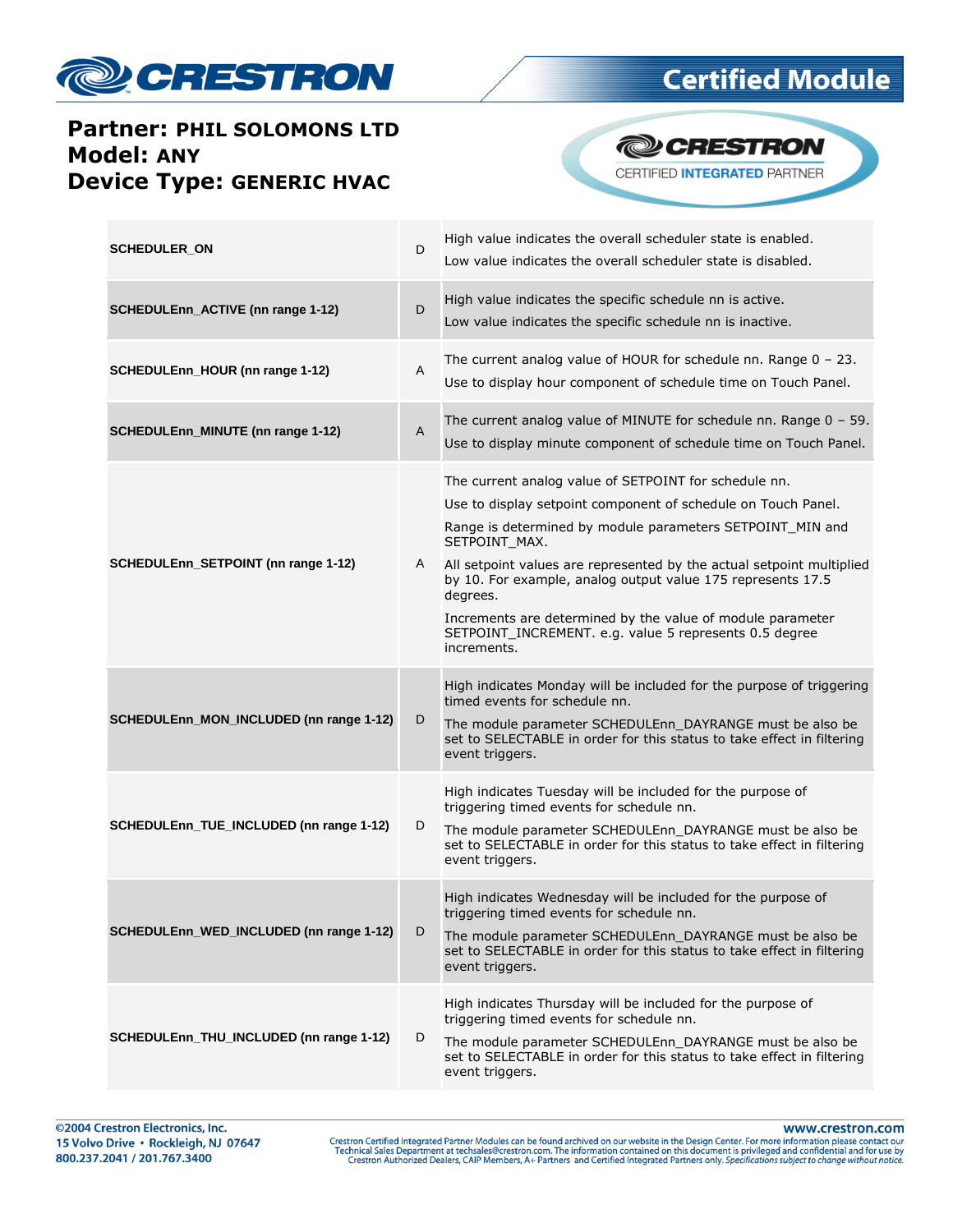

#### **Partner: PHIL SOLOMONS LTD Model: ANY Device Type: GENERIC HVAC**



| SCHEDULENN_FRI_INCLUDED (nn range 1-12)   | D | High indicates Friday will be included for the purpose of triggering<br>timed events for schedule nn.<br>The module parameter SCHEDULEnn DAYRANGE must be also be<br>set to SELECTABLE in order for this status to take effect in filtering<br>event triggers.   |
|-------------------------------------------|---|------------------------------------------------------------------------------------------------------------------------------------------------------------------------------------------------------------------------------------------------------------------|
| SCHEDULEnn_SAT_INCLUDED (nn range 1-12)   | D | High indicates Saturday will be included for the purpose of<br>triggering timed events for schedule nn.<br>The module parameter SCHEDULEnn DAYRANGE must be also be<br>set to SELECTABLE in order for this status to take effect in filtering<br>event triggers. |
| SCHEDULEnn_SUN_INCLUDED (nn range 1-12)   | D | High indicates Sunday will be included for the purpose of triggering<br>timed events for schedule nn.<br>The module parameter SCHEDULEnn DAYRANGE must be also be<br>set to SELECTABLE in order for this status to take effect in filtering<br>event triggers.   |
| <b>SCHEDULEnn_Current (nn range 1-12)</b> | D | High indicates this is the currently selected schedule for the<br>purpose of adjusting hour, minute and setpoint values.                                                                                                                                         |

| <b>PARAMETERS:</b>                  |                                                                                                                                                                                                                                                                                                                                                                                                                                                                                                |
|-------------------------------------|------------------------------------------------------------------------------------------------------------------------------------------------------------------------------------------------------------------------------------------------------------------------------------------------------------------------------------------------------------------------------------------------------------------------------------------------------------------------------------------------|
| <b>SETPOINT MIN</b>                 | The minimum value limit allowed for setpoint components of the 12<br>schedules controlled by the module.<br>Setpoint values are represented by the actual setpoint multiplied<br>by 10, e.g. 150 represents a minimum setpoint of 15 degrees.                                                                                                                                                                                                                                                  |
| <b>SETPOINT MAX</b>                 | The maximum value limit allowed for setpoint components of the 12<br>schedules controlled by the module.<br>Setpoint values are represented by the actual setpoint multiplied<br>by 10, e.g. 350 represents a maximum setpoint of 35 degrees.                                                                                                                                                                                                                                                  |
| <b>SETPOINT INCREMENT</b>           | The increase or decrease in setpoint applied to the currently<br>selected schedule when SCHEDULE_SETPOINT_UP and<br>SCHEDULE SETPOINT DOWN inputs are pulsed.<br>Setpoint values are represented by the actual setpoint multiplied<br>by 10, e.g. value 5 represents a change of 0.5 degrees.                                                                                                                                                                                                  |
| SCHEDULEnn_DAYRANGE (nn range 1-12) | Specifies the manner in which day filtering of events is applied to the<br>schedule nn providing the schedule is active and the scheduler is enabled.<br>When set to SELECTABLE, the state of outputs SCHEDULEnn MON<br>INCLUDED  SCHEDULEnn SUN INCLUDED are used to determine<br>on which days to trigger events specified in this schedule.<br>When set to ALL, the scheduled events will be triggered every day.<br>When set to WEEKDAYS, the scheduled events will be triggered on Monday |

www.crestron.com